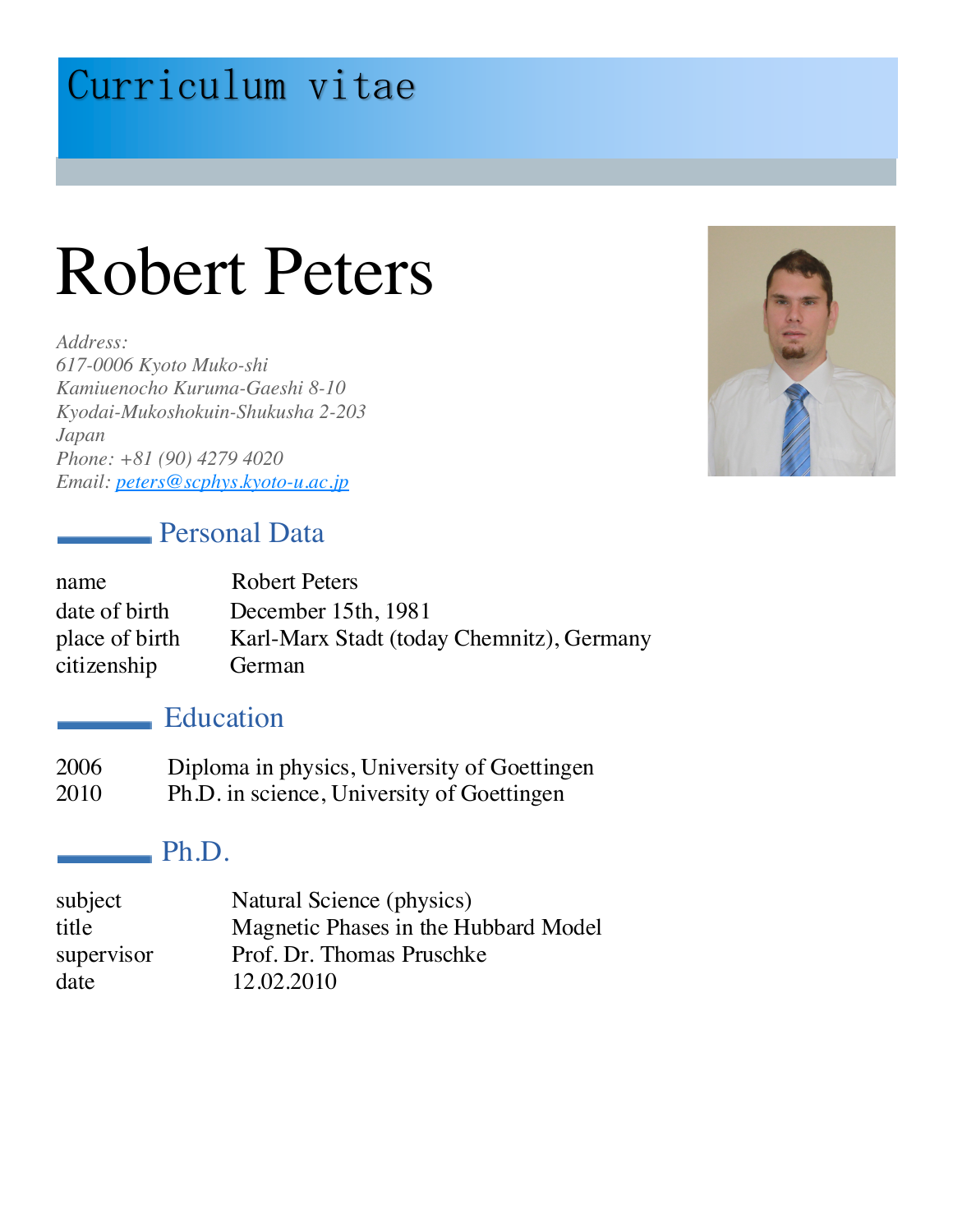#### Funding

| 2006-2009 | <b>German Science Foundation</b>                                          |
|-----------|---------------------------------------------------------------------------|
|           | Financial support during the PhD thesis                                   |
| 2010-2011 | Fellowship by the Humboldt foundation and the Japanese Society for        |
|           | the Promotion of Science                                                  |
| 2010-2011 | <b>JSPS Grant-in-Aid</b>                                                  |
| 2018-2022 | <b>Grant-in-Aid for Scientific Research-C (KIBAN), "Novel</b>             |
|           | phenomena in topological Kondo insulator"                                 |
| 2018-2019 | <b>Grant-in-Aid for Scientific Research on Innovative Areas - Invited</b> |
|           | Research, "Magnetoelectric transport in non-centrosymetric f-electron     |
|           | materials"                                                                |

#### Professional experience

| research and teaching assistant, University of Goettingen     |
|---------------------------------------------------------------|
| <b>Postdoc</b> , University of Goettingen.                    |
| <b>Postdoc</b> , Kyoto University, Japan.                     |
| <b>Special Postdoctoral Researcher, RIKEN (Wako)</b>          |
| Senior Lecturer/ Junior Associate Professor, Kyoto University |
|                                                               |

### Recent and important publications

- 1. "Reduction of Topological Z Classification in Cold-Atom Systems" Tsuneya Yoshida, Ippei Danshita, Robert Peters, and Norio Kawakami; Phys. Rev. Lett. **121** 025301 2. "Non-Hermitian perspective of the band structure in heavy-fermion systems"
- Tsuneya Yoshida, Robert Peters, and Norio Kawakami; Physical Review B 98, 035141
- 3. "Magnetic states in a three-dimensional topological Kondo insulator" Robert Peters, Tsuneya Yoshida, and Norio Kawakami; Physical Review B 98, 075104
- 4. "Coexistence of light and heavy surface states in a topological multiband Kondo insulator" R. Peters, T. Yoshida, H. Sakakibara, N. Kawakami; Phys Rev B **93** 235159
- 5. "Large and Small Fermi-Surface Spin Density Waves in the Kondo Lattice Model" R. Peters and N. Kawakami, Phys. Rev. B **92**, 075103
- 6. "Characterization of a topological Mott insulator in one dimension" T. Yoshida, R. Peters, S. Fujimoto, and N. Kawakami, Phys. Rev. Lett. **112** 196404
- 7. "Multistep Approach to Microscopic Models for Frustrated Quantum Magnets: The Case of the Natural Mineral Azurite" 17 authors, , including R. Peters and A. Honecker; Phys. Rev. Lett. 106 (217201)